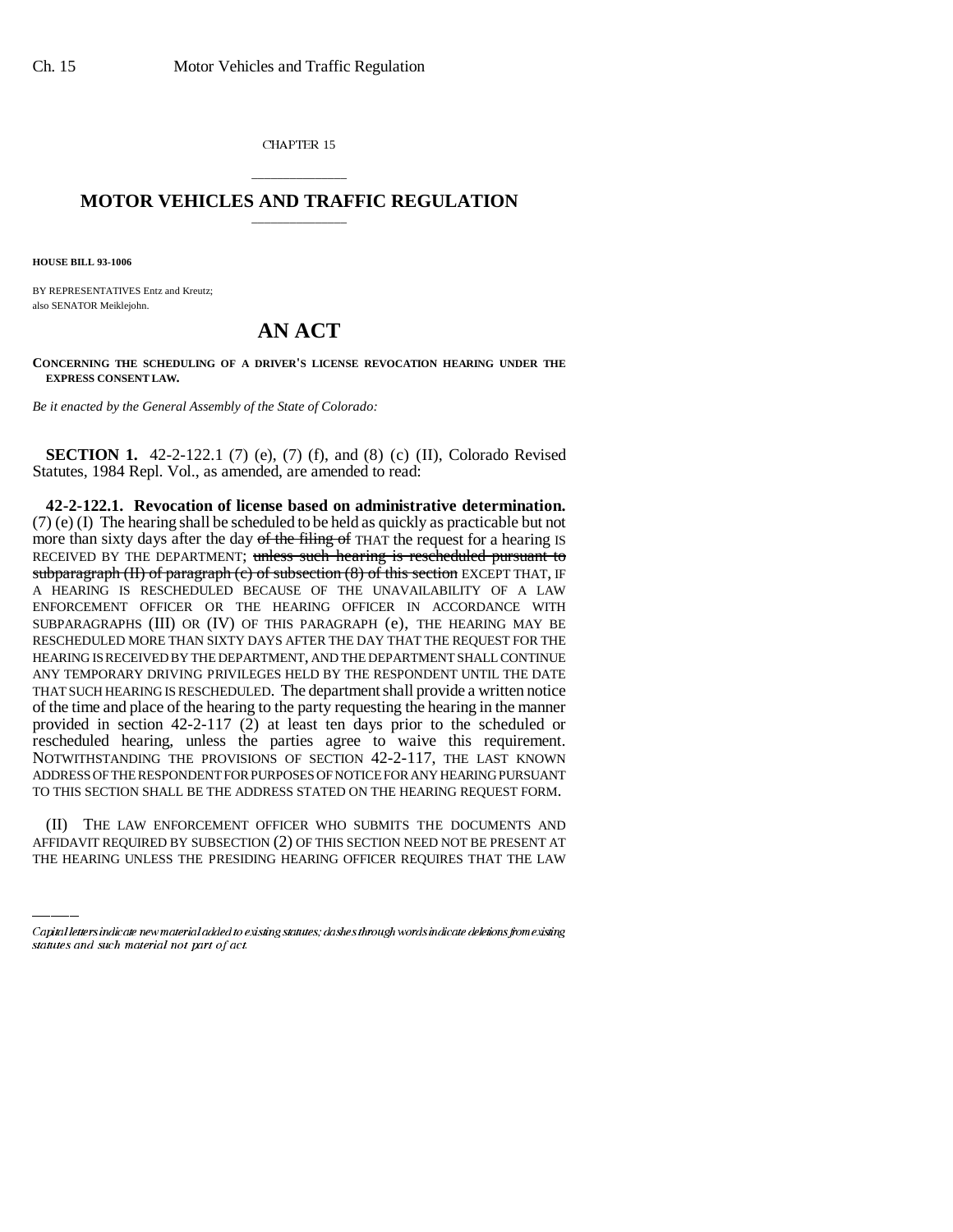ENFORCEMENT OFFICER BE PRESENT AND THE HEARING OFFICER ISSUES A WRITTEN NOTICE FOR THE LAW ENFORCEMENT OFFICER'S APPEARANCE OR UNLESS THE RESPONDENT OR ATTORNEY FOR THE RESPONDENT DETERMINES THAT THE LAW ENFORCEMENT OFFICER SHOULD BE PRESENT AND SERVES A TIMELY SUBPOENA UPON SUCH OFFICER AT LEAST FIVE DAYS BEFORE THE DAY OF THE HEARING. IF THE RESPONDENT NOTIFIES THE DEPARTMENT IN WRITING AT THE TIME THAT THE HEARING IS REQUESTED THAT THE RESPONDENT DESIRES THE LAW ENFORCEMENT OFFICER'S PRESENCE AT THE HEARING, THE DEPARTMENT SHALL ISSUE A WRITTEN NOTICE FOR THE OFFICER TO APPEAR AT THE HEARING.

(III) IF THE OFFICER, AFTER RECEIVING A NOTICE OR SUBPOENA TO APPEAR FROM EITHER THE DEPARTMENT OR THE RESPONDENT, HAS A CONFLICT WITH ANY ORIGINAL OR RESCHEDULED HEARING DATE SET BY THE DEPARTMENT, THE OFFICER OR THE OFFICER'S SUPERVISOR MAY CONTACT THE DEPARTMENT AND RESCHEDULE THE HEARING TO A TIME WHEN THE OFFICER WILL BE AVAILABLE. IF THE LAW ENFORCEMENT OFFICER CANNOT APPEAR AT ANY ORIGINAL OR RESCHEDULED HEARING BECAUSE OF MEDICAL REASONS, A LAW ENFORCEMENT EMERGENCY, ANOTHER COURT OR ADMINISTRATIVE HEARING, OR ANY OTHER LEGITIMATE JUST CAUSE AS DETERMINED BY THE DEPARTMENT AND THE OFFICER OR THE OFFICER'S SUPERVISOR GIVES NOTICE OF SUCH OFFICER'S INABILITY TO APPEAR TO THE DEPARTMENT PRIOR TO THE DISMISSAL OF THE REVOCATION PROCEEDING, THE DEPARTMENT SHALL RESCHEDULE THE HEARING FOLLOWING CONSULTATION WITH THE OFFICER OR THE OFFICER'S SUPERVISOR AT THE EARLIEST POSSIBLE TIME WHEN THE OFFICER AND THE HEARING OFFICER WILL BE AVAILABLE.

(IV) IF A HEARING OFFICER CANNOT APPEAR AT ANY ORIGINAL OR RESCHEDULED HEARING BECAUSE OF MEDICAL REASONS, A LAW ENFORCEMENT EMERGENCY, ANOTHER COURT OR ADMINISTRATIVE HEARING, OR ANY OTHER LEGITIMATE JUST CAUSE, SUCH HEARING OFFICER OR THE DEPARTMENT MAY RESCHEDULE THE HEARING AT THE EARLIEST POSSIBLE TIME WHEN THE LAW ENFORCEMENT OFFICER AND THE HEARING OFFICER WILL BE AVAILABLE.

(V) AT THE TIME THAT A RESPONDENT REQUESTS A HEARING, WRITTEN NOTICE SHALL BE GIVEN TO THE RESPONDENT ADVISING SUCH RESPONDENT OF THE RIGHT TO SUBPOENA THE LAW ENFORCEMENT OFFICER FOR THE HEARING, THAT SUCH SUBPOENA MUST BE SERVED UPON THE OFFICER AT LEAST FIVE DAYS BEFORE THE DAY OF THE HEARING, AND OF THE RESPONDENT'S RIGHT, AT THE TIME THAT THE RESPONDENT REQUESTS THE HEARING, TO NOTIFY THE DEPARTMENT IN WRITING THAT THE RESPONDENT DESIRES THE OFFICER'S PRESENCE AT THE HEARING, AND THAT, UPON SUCH NOTIFICATION, THE DEPARTMENT SHALL ISSUE A WRITTEN NOTICE FOR THE OFFICER TO APPEAR AT THE HEARING. THE WRITTEN NOTICE SHALL ALSO STATE THAT, IF THE LAW ENFORCEMENT OFFICER DOES NOT APPEAR AT THE HEARING, DOCUMENTS AND AN AFFIDAVIT PREPARED AND SUBMITTED BY THE LAW ENFORCEMENT OFFICER WILL BE USED AT THE HEARING. THE WRITTEN NOTICE SHALL FURTHER STATE THAT THE AFFIDAVIT AND DOCUMENTS SUBMITTED BY THE LAW ENFORCEMENT OFFICER MAY BE REVIEWED BY THE RESPONDENT PRIOR TO THE HEARING.

(f) If a hearing is held pursuant to this subsection (7), the department shall review the matter and make a final determination on the basis of the documents and affidavit submitted to the department pursuant to subsections  $(1.5)$  and  $(2)$  of this section. Except as provided in subparagraph (II) of paragraph (c) of subsection (8) of this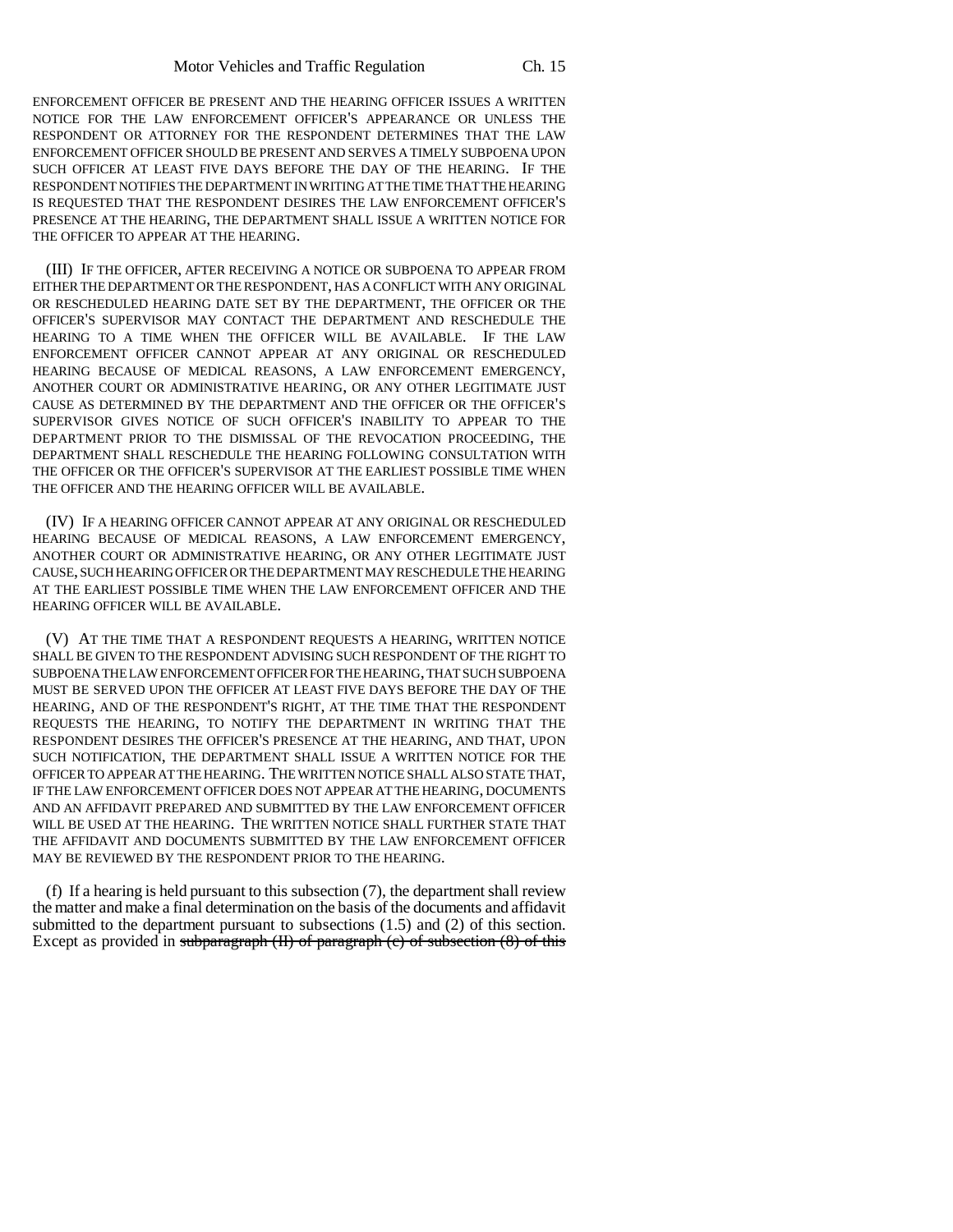section PARAGRAPH (e) OF THIS SUBSECTION (7), the law enforcement officer who submitted the affidavit required by subsection (2) of this section need not be present at the hearing. The department shall consider all other relevant evidence at the hearing, including the testimony of law enforcement officers and the reports of such officers which are submitted to the department. The reports of law enforcement officers shall not be required to be made under oath, but such reports shall identify the officers making the reports. The department may consider evidence contained in affidavits from persons other than the respondent, so long as such affidavits include the affiant's home or work address and phone number and are dated, signed, and sworn to by the affiant under penalty of perjury. The affidavit need not be notarized or sworn to before any other person. The respondent must present his evidence in person.

 $(8)$  (c) (II) The law enforcement officer who submits the documents and affidavit required by subsection  $(2)$  of this section need not be present at the hearing unless the presiding hearing officer requires that the law enforcement officer be present and the hearing officer issues a written notice for his appearance or unless the respondent or attorney for the respondent determines that the law enforcement officer should be present and serves a timely subpoena upon such officer at least five days before the day of the hearing. If the respondent notifies the department in writing at the time that the hearing is requested that the respondent desires the law enforcement officer's presence at the hearing, the department shall issue a written notice for the officer to appear at the hearing. If the officer, after receiving a notice or subpoena to appear from either the department or the respondent, has a conflict with any original or rescheduled hearing date set by the department, the officer or his supervisor may contact the department and reschedule the hearing to a time when the officer will be available. If the law enforcement officer cannot appear at any original or rescheduled hearing because of medical reasons, a law enforcement emergency, another court or administrative hearing, or any other legitimate just cause as determined by the department and the officer or his supervisor gives notice of his inability to appear to the department prior to the dismissal of the revocation proceeding, the department shall reschedule the hearing following consultation with the officer or his supervisor at the earliest possible time when the officer and the hearing officer will be available. If a hearing officer cannot appear at any original or rescheduled hearing because of medical reasons, a law enforcement emergency, another court or administrative hearing, or any other legitimate just cause, such hearing officer or the department may reschedule the hearing at the earliest possible time when the law enforcement officer and the hearing officer will be available. Notwithstanding the sixty-day requirement in paragraph (e) of subsection (7) of this section, if a hearing is rescheduled because of the unavailability of a law enforcement officer, the hearing may be rescheduled more than sixty days after the filing of the request for the hearing, and the department shall continue any temporary driving privileges held by the respondent until the date that such hearing is rescheduled. At the time that a respondent requests a hearing, written notice shall be given to the respondent advising him of his right to subpoena the law enforcement officer for the hearing, that such subpoena must be served upon the officer at least five days before the day of the hearing, and of his right, at the time that he requests the hearing, to notify the department in writing that he desires the officer's presence at the hearing, and that, upon such notification, the department shall issue a written notice for the officer to appear at the hearing. The written notice shall also state that, if the law enforcement officer does not appear at the hearing, documents and an affidavit prepared and submitted by the law enforcement officer